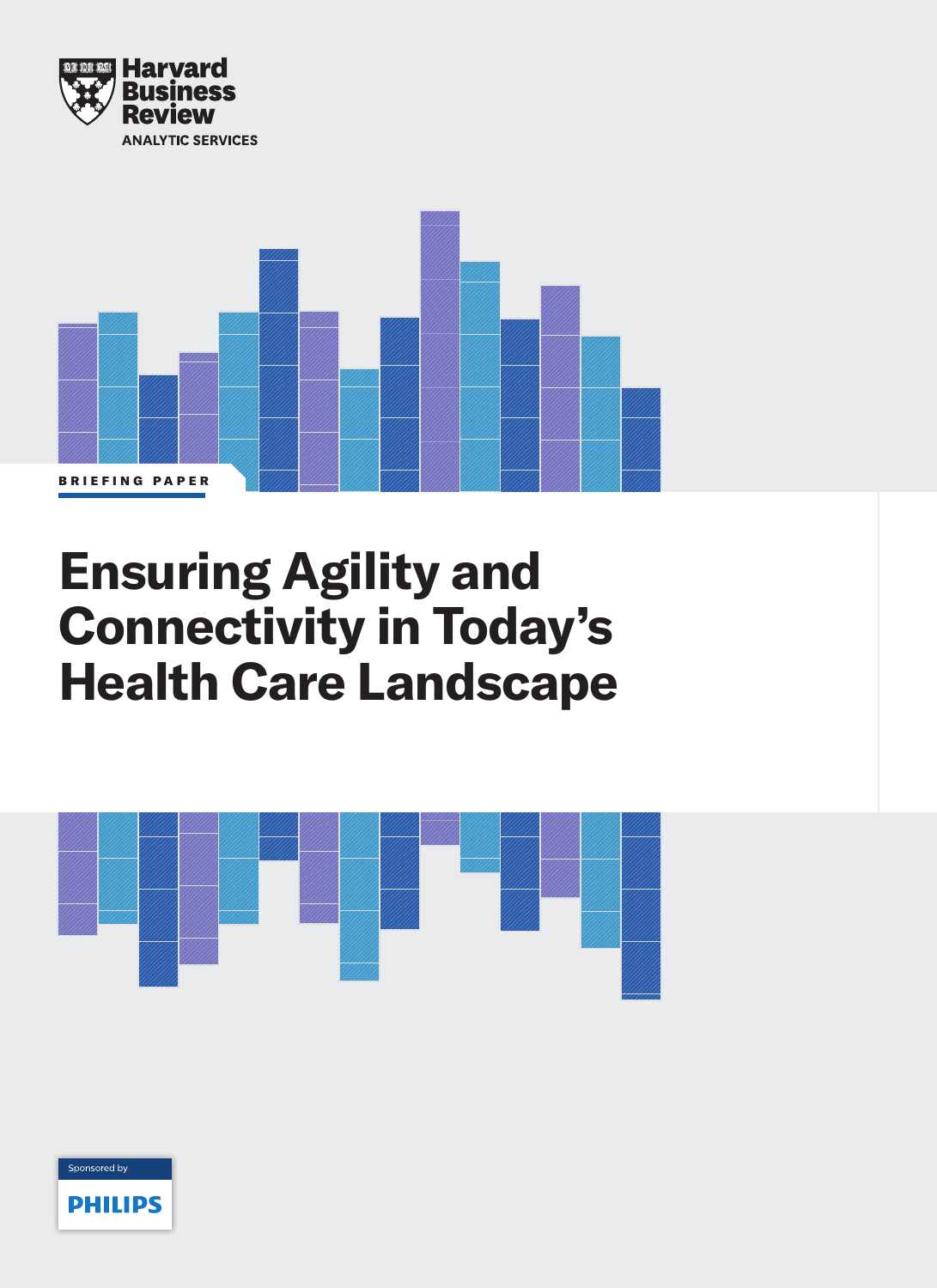#### SPONSOR PERSPECTIVE

Around the world, health care providers want to improve population health and care for patients in new, more holistic ways. And they want to do so with more impact, in a more cost-effective manner, while ensuring greater resilience.

This Harvard Business Review Analytic Services report describes how innovative service models and digital transformation can help leaders do just that. It includes findings from our [Future Health Index 2021 report](https://www.philips.com/a-w/about/news/future-health-index/reports/2021/healthcare-leaders-look-beyond-the-crisis.html?origin=2_global_en_HSM_HBR_paper4_FHI_link1_7016T000001zavwQAA) and the experiences of C-level health care leaders from Indonesia, Germany, and the United States, who detail their approach to ensuring agility, connectivity, and scalability in the delivery of care.

The report concludes a four-part series sponsored by Philips, which highlights how health care challenges can be addressed through joint innovation, with health systems and technology companies partnering to achieve better health outcomes and operational effectiveness at lower cost. In particular, the report presents peer insights and actionable guidance on how digital technology, supported by real-time data, can help leaders move from a reactive to a proactive approach in areas such as clinical decision support and enterprise monitoring as a service.

I invite you to read the other reports in the series, including:

- [Driving Innovation in Health Care through Strategic Partnerships](https://www.usa.philips.com/healthcare/innovation/success-stories/harvard-business-review-analytic-services-report?origin=2_global_en_HSM_HBR_paper4_link2_7016T000001zavwQAA)
- [Addressing the Efficiency Imperative in Health Care](https://www.usa.philips.com/healthcare/innovation/success-stories/addressing-the-efficiency-imperative-in-health-care?origin=2_global_en_HSM_HBR_paper4_link3_7016T000001zavwQAA)
- [Increasing Care Capacity and Clinical Confidence](https://hbr.org/sponsored/2021/10/increasing-care-capacity-and-clinical-confidence)

Supported by strategic partners and new service models, health care leaders can achieve far greater value over time, allowing them to focus resources where they can have the most meaningful impact.



**Frans van Houten CEO Philips**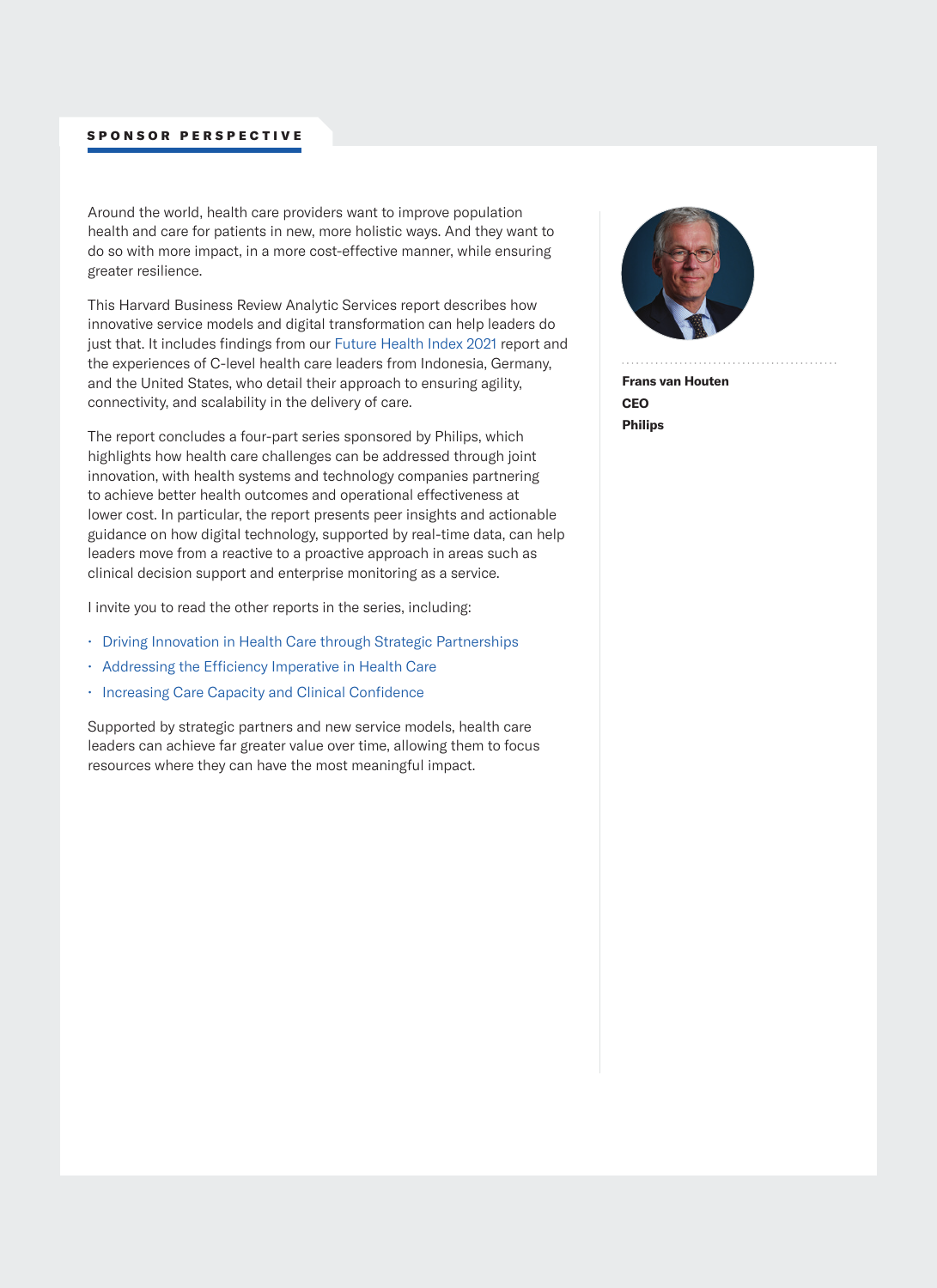# **Ensuring Agility and Connectivity in Today's Health Care Landscape**

"Disruptive change is happening in health care, and we no longer have the luxury of taking many weeks to make a decision," says Dr. David Zambrana, executive vice president and chief operating officer at Jackson Health System, in Miami-Dade County, Fla. Zambrana's remark captures a global trend: around the world, health care leaders are calling for technological systems that are easily adaptable to changing conditions, including the sudden expansion of health care needs. That demand may result in more innovative health care models—think subscription-based operations to expand and contract capacity as necessary—as well as digital transformation. In short, it is now imperative for health care technology to be agile and scalable.

Integrated digital health platforms can provide a detailed, multifaceted picture of the patient journey, revealing insights that may not be apparent from a narrower perspective. Such platforms can also raise cybersecurity risks—threats that health care executives watch closely, given breaches in health IT around the world. But strategic partnerships with experts who can design secure environments, and detect and respond to breaches, are certainly within reach.

Executives must also confront a long-standing challenge for health care facilities: ensuring that separate IT systems work smoothly together. By working with health care technology partners, health care leaders can ensure their systems are interoperable.

Leaders in health care are planning significant investments in areas relating to data integration and analysis, interoperability, and security.

#### HIGHLIGHTS

Health care leaders are finding new opportunities to ensure that all **salient data is integrated and preserved across diverse care settings** so that clinicians can make well-informed and accurate decisions rapidly.

By working with health care technology partners **whose core expertise involves developing and maintaining a set of integrated hardware and software services**, health care leaders can reduce their interoperability concerns.

Health care leaders can make use of health care partners' **cutting-edge hardware and software without incurring capital expenditure costs**; such an approach enables end-to-end organizational system optimization and holistic visibility that drive organizational change.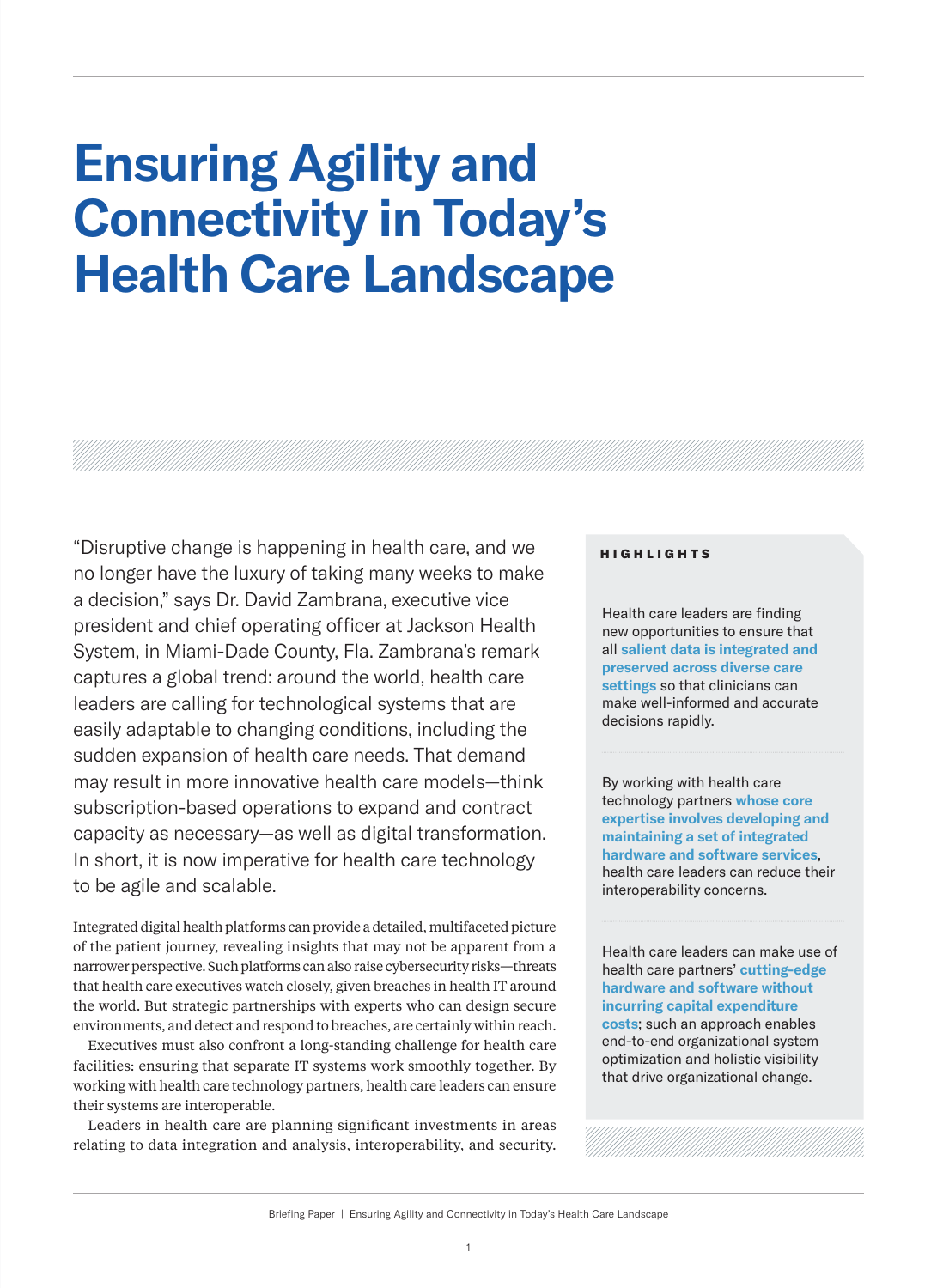

When asked about the areas in which their facilities most need to invest in the future, 40% of survey respondents referred to analytic and predictive technologies such as artificial intelligence and machine learning, and 24% mentioned tools to improve workflow efficiency, such as automated patient outreach.

Almost 3,000 health care leaders in 14 countries were surveyed for the Future Health Index 2021 report, which features proprietary research by Philips. Asked about the areas in which their facilities most need to invest in the future, survey respondents cited an array of initiatives. Forty percent referred to analytic and predictive technologies such as artificial intelligence and machine learning, and 24% mentioned tools to improve workflow efficiency, such as automated patient outreach. Other responses included improving operational efficiency by means of integration and optimization (16%) and implementing security and privacy systems and protocols (15%). With such a broad range of possibilities, prioritizing investments can be a challenge one that strategic partnerships can help meet.

Drawing from interviews with health care leaders and experts, this Harvard Business Review Analytic Services report highlights the impetus for tech-enabled agility and scalability among health care facilities. It discusses ways in which health care leaders can thrive as they work with strategic partners. The report also describes innovative and highly advantageous means of using technological and process refinements to integrate components of the patient journey, as well as other features of health care systems. And it reflects on how leaders can maintain security and manage costs as they integrate their systems and stay agile.

# **Staying Agile amid Disruption**

The Covid-19 pandemic has been a catalyst for lasting change in health care. Zambrana notes that the sudden and unexpected demands of the pandemic motivated rapid operational changes at Jackson Health, a nonprofit academic medical system consisting of a group of hospitals (anchored by Jackson Memorial Hospital) and other health care facilities. "We learned that hospital teams are very skilled at running their own business clinically and operationally," he says. Jackson Health's leaders therefore empowered the hospital teams to run their business units and make decentralized decisions very quickly. To support the teams on system-wide matters, like protective equipment protocols and educational support, the leaders set up a command structure with daily check-ins, he adds.

Jackson Health prioritized collaboration among managers and employees to handle the influx of patients amid the pandemic. "When there was a request for support by a team, the organization rose up to understand how we could fulfill it. We had continual communication and collaboration," says Zambrana. "As a result, during our Covid-19 response, we achieved alignment, executed quickly, and kept our teams safe. And we scaled to administer 350,000 Covid-19 vaccine doses for our health system in our community."

Zambrana notes that as the pandemic continued, Jackson Health enjoyed technological support for its agile practices via strategic partnerships with global health tech companies. "We worked with dashboards and visual information to show how we were functioning as a health system. We asked ourselves, 'What did we learn from yesterday that worked or didn't work, and how could the answer inform what we did next?'" Zambrana's tech-enabled process illustrates how health leaders can proactively use continuous, real-time improvement to enhance the quality of care and meet business success metrics.

At Indonesia's Mandaya Hospital Group, which consists of a flagship hospital in Jakarta—Mandaya Royal Puri—and a multi-specialty hospital in Karawang, the pandemic brought urgent needs for agility and scalability. "We had to ensure the safety of our health care professionals and patients," says Dr. Ben Widaja, president director of Mandaya Hospital Group. "For instance, we needed to renovate the ventilation system, and to change the entire layout, while a hospital was still running. Normally, a change of this scale would require longterm planning and budgeting. But in one of our hospitals, we did the whole renovation within one week." For the Mandaya Hospital Group, flexibility and agility are also driven by an ambition to be at the forefront of health care. "As a health care leader," Widaja says, "you ask yourself, 'Do you want to stay the same and do things 'normally'? Or do you want to be the pioneer, the leader in introducing services to adapt to new patient needs?'"

Mandaya Hospital Group's appetite for innovation reveals itself in many new tech-enabled processes introduced during the pandemic, which help the organization offer high-quality, flexible care. For example, Widaja says, "Patients are still worried about Covid-19, and the number of patients going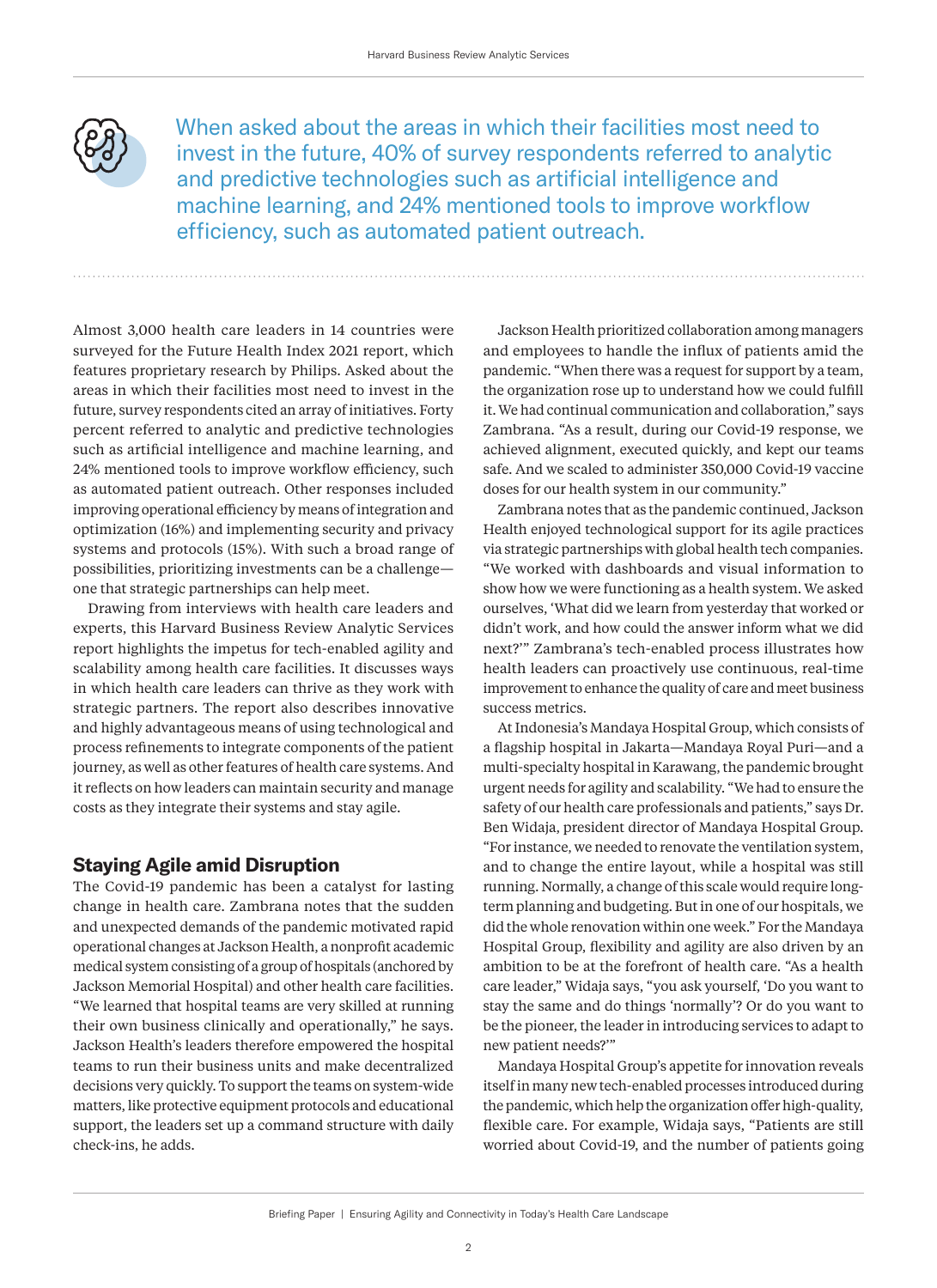<span id="page-4-0"></span>to clinics has gone down. Children have missed routine vaccinations, and elderly patients are worried about going to the hospital. So now we have a new service: a drive-through clinic. Our doctors have the equipment they need to examine the patient in the car itself." Increasingly, the capacity to meet patients' dynamic circumstances with flexible solutions is essential to the future of health care.

#### **Connecting the Patient Journey**

A detailed, accessible view of the patient journey provides clinicians with crucial insights, and some of these techenabled patient journeys begin at home. "Recently we installed, as a pilot product, the capacity for patients to select services from home," says Dr. Jürgen Graf, CEO and medical director of University Hospital Frankfurt, one of Germany's leading academic hospitals. "They are kept informed via their smartphones, and can draw up the paperwork for when they arrive at the hospital."

In an emergency, though, a patient journey may begin in an ambulance on the way to the hospital, where technology can increase efficiency and prepare clinicians for treatment. "In the state of Hessen [a German state containing the city of Frankfurt]," Graf says, "all emergency services are linked together on an IT platform that identifies which hospital is capable of accepting patients for trauma, stroke, myocardial infarction, and so on, so that paramedics can see whether a hospital can accept the patient. Hospitals also receive information from paramedics so that they can prepare themselves for the needs of the patient," he explains. "This is how we speed up the workflow—and we do so by working with partners in European health care technology." Workflow refinements help address what has been described as "a longstanding imperative: the need for clinical and operational efficiency," a recent report by Harvard Business Review Analytic Services found.[1](#page-9-0)

Mandaya's Widaja offers a high-stakes cardiology-related example of effective communication during transitions of care between an ambulance and the hospital. "We have smart cardiac ambulances, including a teleconferencing system, a mini lab, and an EKG [electrocardiogram] machine. All this is connected to the hospital, so a cardiac consultant can see what's going on. If someone is having a heart attack, needing PCI [percutaneous coronary intervention], then speed is crucial." According to Widaja, based on remote realtime information, the cardiac care consultant can make the decision for the care team to bypass the emergency ward and go straight to catheterization to save time.

Health care leaders are finding new opportunities to ensure that all salient data is integrated and preserved across diverse care settings so that clinicians can make well-informed and accurate decisions rapidly. In particular, once a patient is



"We asked ourselves, 'What did we learn from yesterday that worked or didn't work, and how could the answer inform what we did next?,'" says Dr. David Zambrana, executive vice president and chief operating officer at Jackson Health System.

in the hospital, technology can enable real-time, highly connected, and interoperable digital access to information by clinical teams to support their decision making. "We are focused on assuring that all the data in our monitoring system, such as patient ventilators, flows into our EHR [electronic health record]," Jackson Health's Zambrana says.

One of Jackson Health's innovative data systems is an electronic trauma flowsheet created by its informatics team. The interprofessional team worked to ensure that data is displayed in a way that facilitates medical and treatment insights and improves the overall quality of care for patients. "Our trauma center said in the past that it was difficult to follow our fluid and blood product interventions on acutely ill patients in a chronological manner. We want to paint the picture clearly, and when we do so, it can help show us that *here's* where we missed some data on resuscitation. Or, *oh, look*, the patient responded well to resuscitation or administration of medications."

A fully connected patient journey can ensure that no significant data is lost to caregivers between stages of the journey while reducing administrative work. "With so many people engaged in the patient process, you need a system to pass information from one caregiver to another," University Hospital Frankfurt's Graf points out. "We've just installed a messenger system on a secured platform, with the help of a technology partner. When our specialists discuss cases, their entire communication enters the patient's chart. A doctor who arrives in the morning might see, in the patient chart, nighttime communication between the surgical resident and a medical consultant."

In a messaging service, data is transferred between devices. But in other cases, integrating the patient journey calls for transferring a physical device itself. "In the past, when caregivers had to take a patient off a bedside monitor and transfer them to a transport monitor, the data from the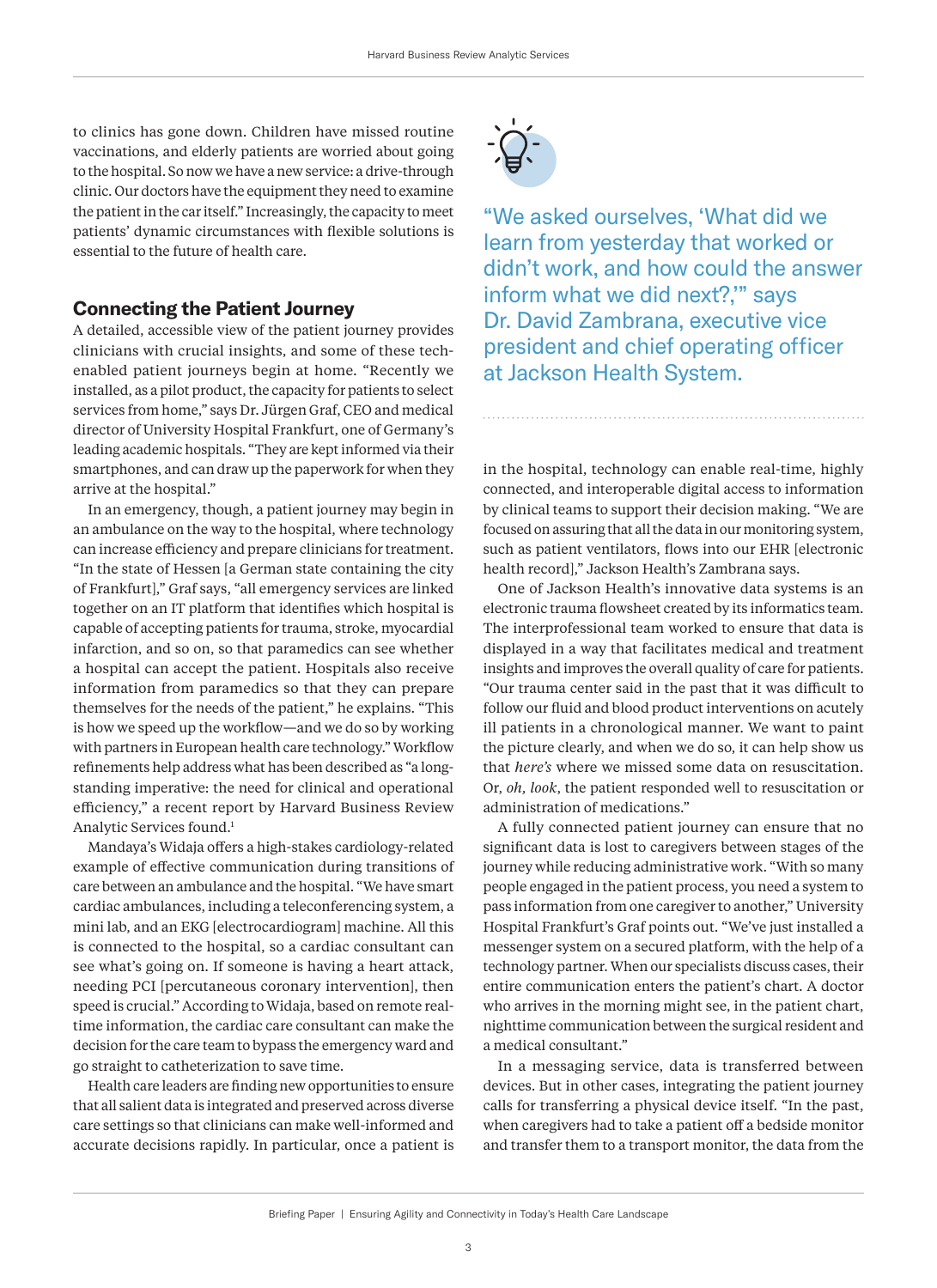

"Integration is the most difficult thing. Many partners will focus on doing what they do best: their own technology. But our partners in various time zones have to work together, for instance, to ensure that all the data is consistent," says Dr. Ben Widaja, president director of Mandaya Hospital Group.

bedside monitor was lost if it wasn't documented," says Zambrana. "Now, we will literally pull off a segment of the monitor. It becomes a transport device, completely tracking the patient's monitoring data from the time they arrive all the way through their care."

When a patient journey is integrated with technological support, new end-to-end efficiencies can arise. "We used to document the patient's rhythm with an EKG rhythm strip," Zambrana says. "It was a paper process. We would print the strips, place them on adhesive paper, and bring the paper to the nurses' station. Now it all happens remotely, through a monitoring-as-a-service relationship with a partner."

For hospitals in the Jackson Health system that have gone live with smart room technology, communication is being streamlined to remove inessential steps. "In the past, a patient might need to call a caregiver," Zambrana explains. "It rang at the desk, someone would answer, and then they would find a caregiver to come to the room. Now, when a patient presses that call bell, the line may go right to their nurse. We're streamlining communication and taking out steps that incur waiting, so that the issue is resolved by the person who is best able to deal with it as soon as possible. This is a work in progress; we are learning as we bring more units online."

Technology-enabled integration of data for inpatients can automate crucial alerts, for example, when a patient's vital signs deteriorate. "All results from the vital sign monitor are stored in the EHR automatically so the nurse doesn't need to write it down," says Widaja, describing procedures at the Mandaya Hospital Group. "These vital signs are scored automatically, so that we have an early warning system. If someone is unwell in the ward at three in the morning, the nurse is alerted on a mobile application. The nurse can alert the doctor, who can access the results from anywhere in the hospital or from home on a secure network. Compared to the old system, in which the nurse would have to read results into the phone or take a picture for the doctor, there's a great improvement in speed and accuracy."

Recent tech innovations can also help patients and their families receive full and timely medical results. "It's important for us to make sure that the patient and their family can experience our technology; it's not just for the caregivers," says Widaja. "For example, we have a patient portal that

allows patients to see data including lab results and radiology images. Every emergency patient has their own room with a TV, where we can show the lab results and scans as soon as they're published—no more printed copies. We're also developing our portal as a mobile application. And we have a family consultation room in the hospital with a large screen where we can show the results and involve the family in deciding next steps."

Health care leaders continue to look for additional ways of making the patient journey more connected, including increasing the use of artificial intelligence. "I would love to have us install a system that uses our organizational resources even more efficiently," says Graf. "For example, suppose we have a patient who needs a specific EKG and an MRI [magnetic resonance imaging] scan. While the patient is waiting in the cardiology department for the EKG, suppose there's unexpectedly a free slot for the MRI. Then we would like to schedule the patient to use their waiting time to take the MRI scan during that free slot. Here's an area where artificial intelligence could increase the speed of our services—and could save money without interfering with quality."

# **Maintaining Interoperable and Secure Systems**

For health care organizations with multiple strategic partners across a complex range of functions, interoperability can be a challenge. "When we opened Mandaya Royal Hospital Puri, we launched software with partners in multiple locations globally, including Malaysia, Singapore, and the United States," says Widaja. "Integration is the most difficult thing. Many partners will focus on doing what they do best: their own technology. But our partners in various time zones have to work together, for instance, to ensure that all the data is consistent."

Some health care leaders hope that ultimately a global standard will be implemented to ensure compatibility across different health tech partners' products. "We have a range of technology across our 45 departments. Our challenge is to ensure that interoperability issues do not interfere with quality and patient safety," says Graf. "I would like to see an industry alliance to create a common standard among all the industry players, like the airline booking system."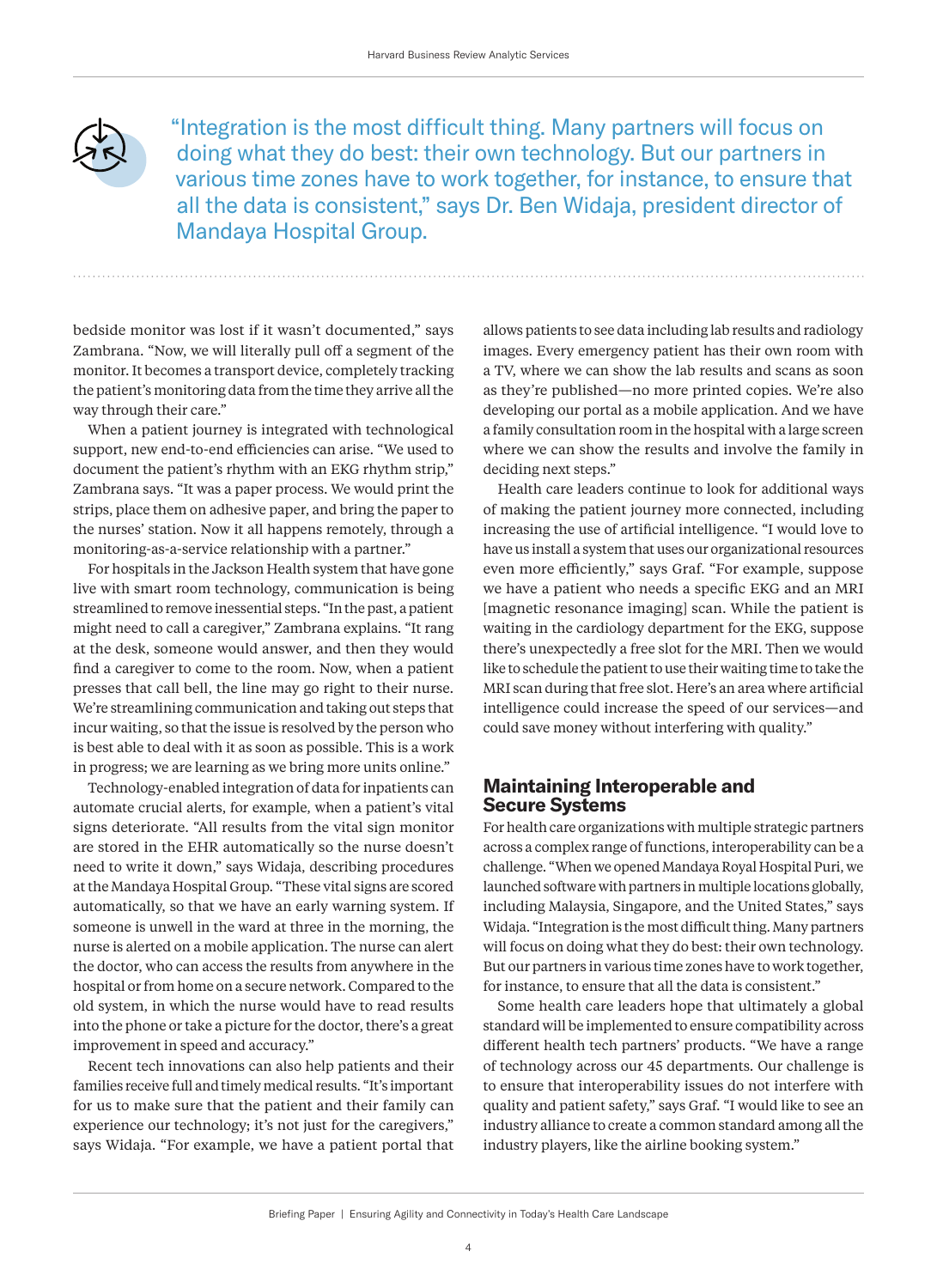<span id="page-6-0"></span>By working with health care technology partners whose core expertise involves developing and maintaining a set of integrated hardware and software services, health care leaders can reduce their interoperability concerns.[2](#page-9-0) The Mandaya Hospital Group takes a supplementary approach. "We have long-term contracts with partners to maintain and update software, and we also have a very strong internal IT team," Widaja notes. "The team makes sure that all of the software is integrated, that it conforms to our own hospital processes, and that to the patient, it looks like one system." He offers a simple, patient-centric example of software integration—"Every patient orders their meals from a tablet. That application is linked to their electronic health record so that the menu is adjusted to their needs—for instance, they might receive the diabetic menu. And from the patient's point of view, all the software is a single, unified system." Personalized menus, with dietary needs mapped to the patient's EHR, are important to well-being and can be seamlessly maintained over transitions of care.

As the patient journey calls for ever-greater data integration and data sharing, health systems may become more exposed to security concerns. It is not enough for data to move where it is needed; data must also be protected from increased vulnerabilities, especially on public networks.

Cybersecurity is one area of expertise for Niki O'Brien, policy fellow in global health at the Centre for Health Policy, Institute of Global Health Innovation (IGHI), at Imperial College, London. O'Brien underscores the importance of cybersecurity in health care. "Cybersecurity is a fundamental aspect of patient saftey in the 21st century, and we're seeing increasing threats to that safety," she says. "In recent research we've undertaken within the U.K.'s National Health Service and 17 international health care organizations, we found a huge variation in terms of organizational maturity on cyber. But the universal consensus was a major and growing concern with security. Nearly everyone we spoke to across those international organizations had seen an increase in attempted cyberattacks over the past few years."

Many health care leaders are alert to the security risks of maintaining an intricate network of software and hardware. Some emphasize the importance of protecting the most crucial components of the network, checking for breaches, keeping passwords secure, and holding strategic partners to high security standards. Enhancing security *after* an attack, though, as many leaders have explained to O'Brien was their approach, often comes too late.

Jackson Health focuses on prioritizing assets for protection, maintaining tight access control, and establishing expectations with strategic partners. "We prioritize securing critical devices, which may be lifesaving, such as a bedside cardiac monitor, or may contain protected health information," Zambrana says. "And we're constantly surveilling the network



As the patient journey calls for ever-greater data integration and data sharing, health systems may become more exposed to security concerns. It is not enough for data to move where it is needed; data must also be protected from increased vulnerabilities, especially on public networks.

and surveying our teams to ensure security around passwords. We've appropriately restricted key websites to avoid risk to our network and systems." Referring to the diverse network of health care devices linked to online IT systems, Zambrana says, "We aim for security in the internet of medical things and ensure multifactor authentication. From the beginning, when we source our relationship with our partners, we check that our purchase of devices includes all the patches and upgrades that are required to ensure that the devices maintain their security."

Inappropriate user behavior can make a system vulnerable, as Widaja emphasizes. "We have to give suitable access levels to each person, making sure that the patient's private data cannot be accessed by someone who is not involved in their care," he notes. "There's no point in the firewall and other defenses to keep the system super safe from external breach if, for instance, users can share their username with one another."

Imperial College's O'Brien confirms the importance of focusing on reducing human mistakes by improving education and reducing blame culture within organizations. "In health care in general, there's a lot of discussion around how to make complex technologies secure. In reality, most attacks come from simple human error. The majority come from phishing emails that let hackers into systems [by fraudulently inducing users to reveal confidential information]. So staff need training on basic cyber hygiene."

When health care leaders entrust patient data to partners, they must also allay patients' concerns about breaches of confidentiality. "Patients get very, very nervous when they don't know what's going to happen to their data," says O'Brien. "Our team at IGHI did a study in northwest London on patient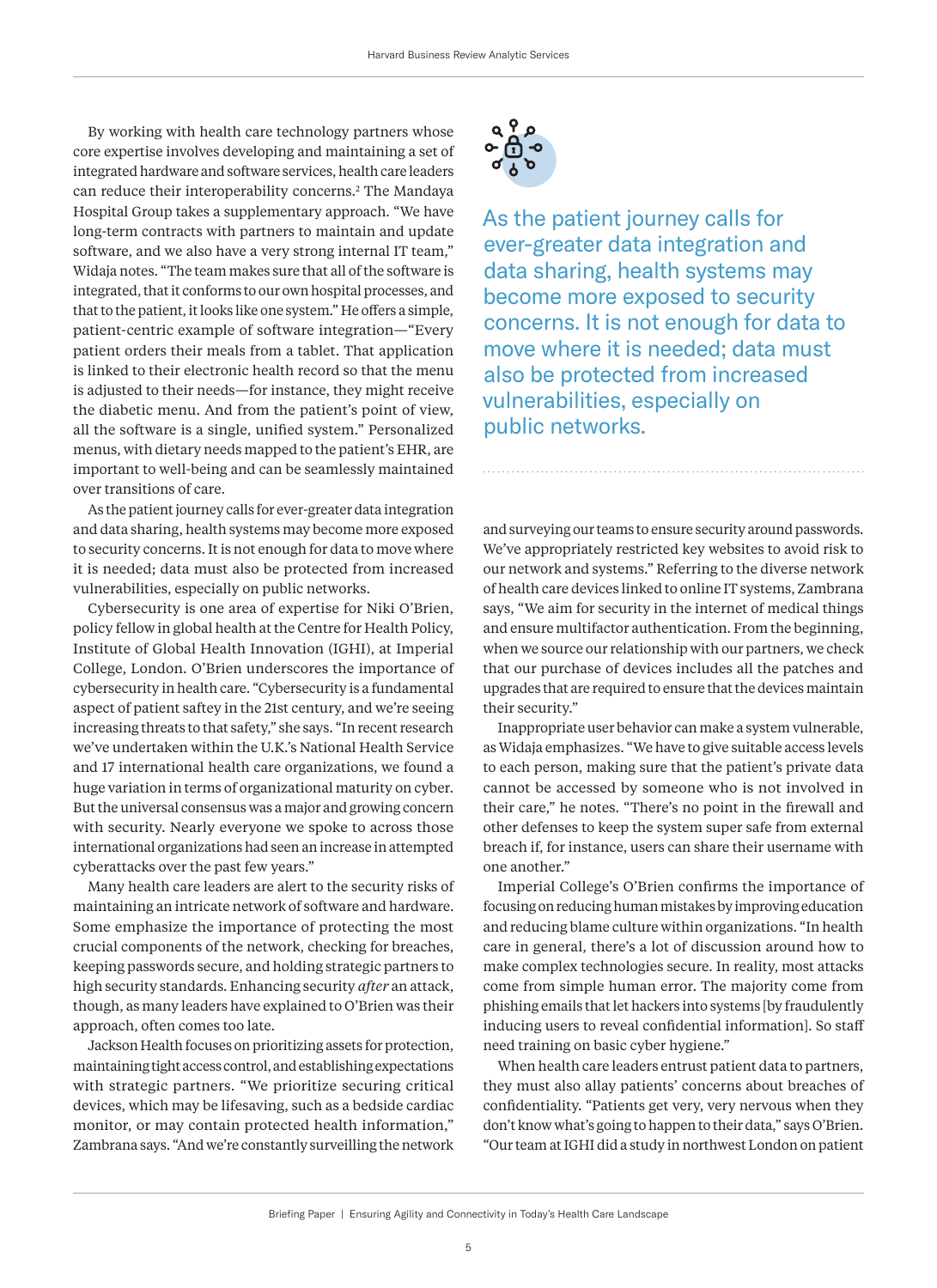

"You have to understand your partner's goals as well as your own. And you have to create a business model that works," says Dr. Jürgen Graf, CEO and medical director at University Hospital Frankfurt.

perspectives on remote care during the pandemic. Though patients were very enthusiastic about remote care, they were also extremely concerned about the threat of data being stolen and falling into the wrong hands." As a solution, O'Brien recommends that health care leaders "listen to patients, listen to the general consensus around safety and security of data, develop good governance, and work across the organization and with third parties, including their technology suppliers, to make sure the security of that data is fundamental."

#### INDUSTRY INSIGHT

#### **Selecting the Right Partnership Model**

Managed services from health care technology partners can help support agility and scalability and keep sensitive data secure. To reap these benefits and achieve greater economies of scale, leaders might choose one or more of the following approaches.

**Adopt an as-a-service model.** Health care leaders can make use of health tech partners' cutting-edge hardware and software without incurring capital expenditure costs; such an approach enables endto-end organizational system optimization and holistic visibility that drive organizational change.

**Maximize value of investments.** Health care leaders can leverage partnerships not only to maintain and upgrade existing technology but also to assist with ongoing process and workflow optimization. Such workflow improvements drive greater efficiencies, reduce costs, and improve standards of care.

**Take up additional services for financing, optimization, and building design.** Such services ensure full organizational alignment with new technology and maximum benefit from partners' breadth of expertise.

### **Choosing a Partnership Model and Justifying Expenses**

To maintain strong, sustainable relationships with partners, health leaders must select the right partnership model. "You need to trust each other," says Graf. "You have to understand your partner's goals as well as your own. And you have to create a business model that works. It might be an as-a-service model, for example, or an exploration partnership for research and development. The right choice will depend on the goals of the institution and of the technology partner."

Reflecting on Mandaya's favored partnership approach, Widaja notes that the company values "pricing models such as subscriptions. Still, the investment to keep up with hardware, software, and maintenance is not small. When I need to explain why the expense is justified, one thing I point out is that we can sell our patients on the technology," he explains. "Patients who are used to the latest technology in cars or online banks will look for a similar level of technology in their health care. And we want to be among the first to offer it."

For the C-suite, adopting flexible business models can enable a redirection of funds into other revenue-producing areas or innovation initiatives. Zambrana describes how Jackson Health has enjoyed such a benefit. "The cost of monitoring as a service is part of our operations budget. It allows us to stabilize the cash flow, redirecting capital dollars to things that are going to be more revenue-producing. For example, a \$40 million capital investment could be redirected to an MRI scan, a CT [computerized tomography] scan, a robotic surgical system, or other equipment that could generate additional revenue."

Some health leaders work in financial circumstances that call for other approaches to financing strategic partnerships. "One challenge [in the German public health system] is that we do not produce earnings," Graf says. "We always require investment and support from stakeholders. Our initiatives include academic and industry partnerships. We might receive scanning facilities for lower costs, for example, and in exchange we help to develop and refine the equipment further. The MRI technology we're using for cardiac imaging was made possible with such partnerships."

Graf advises measuring the difference made by a technological initiative as a way for organizations and their partners to refine innovations in an informed way. "We believe that when you introduce technology, it is important to get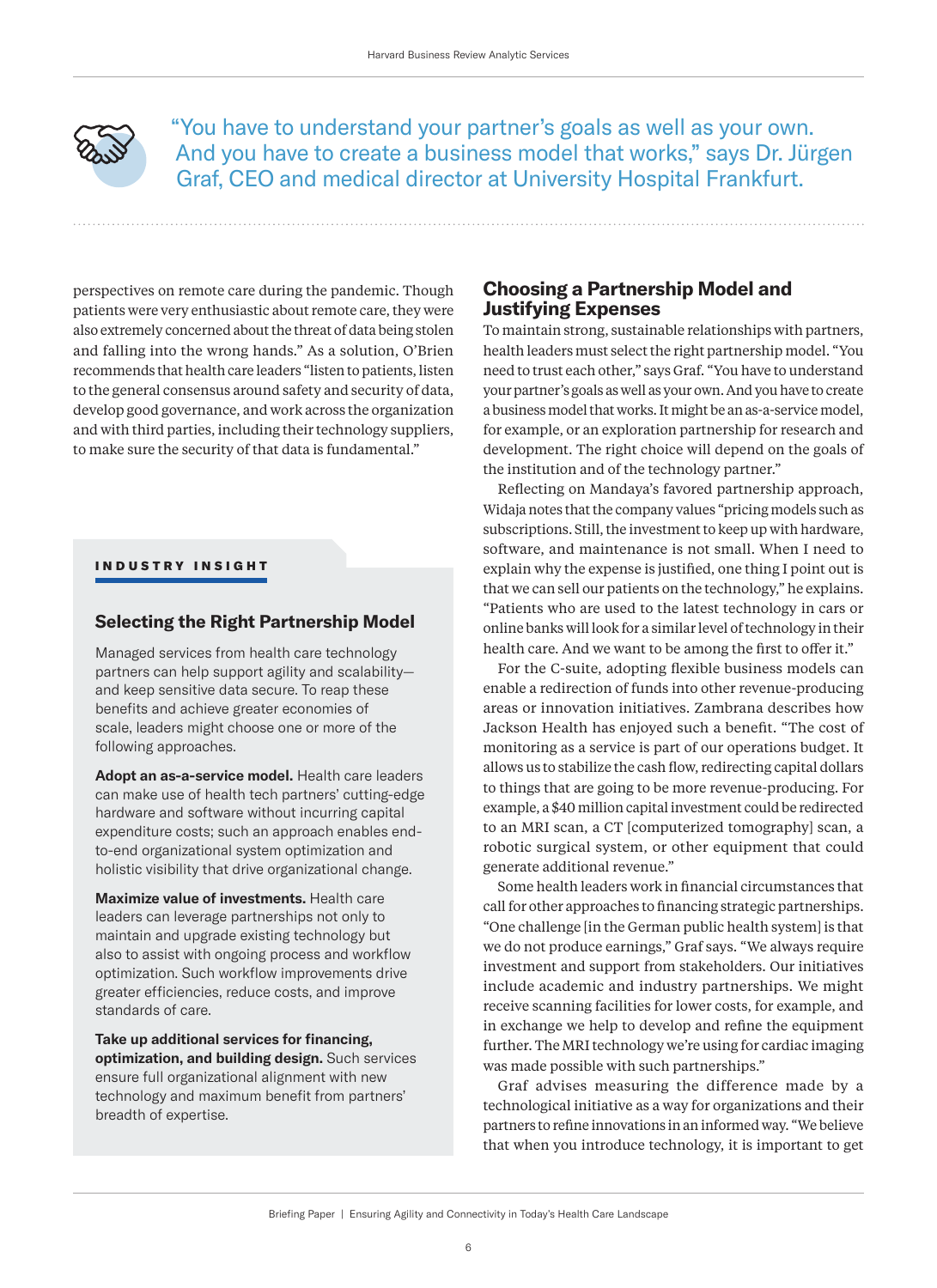**For the C-suite, adopting flexible business models can enable a redirection of funds into other revenue-producing areas or innovation initiatives.**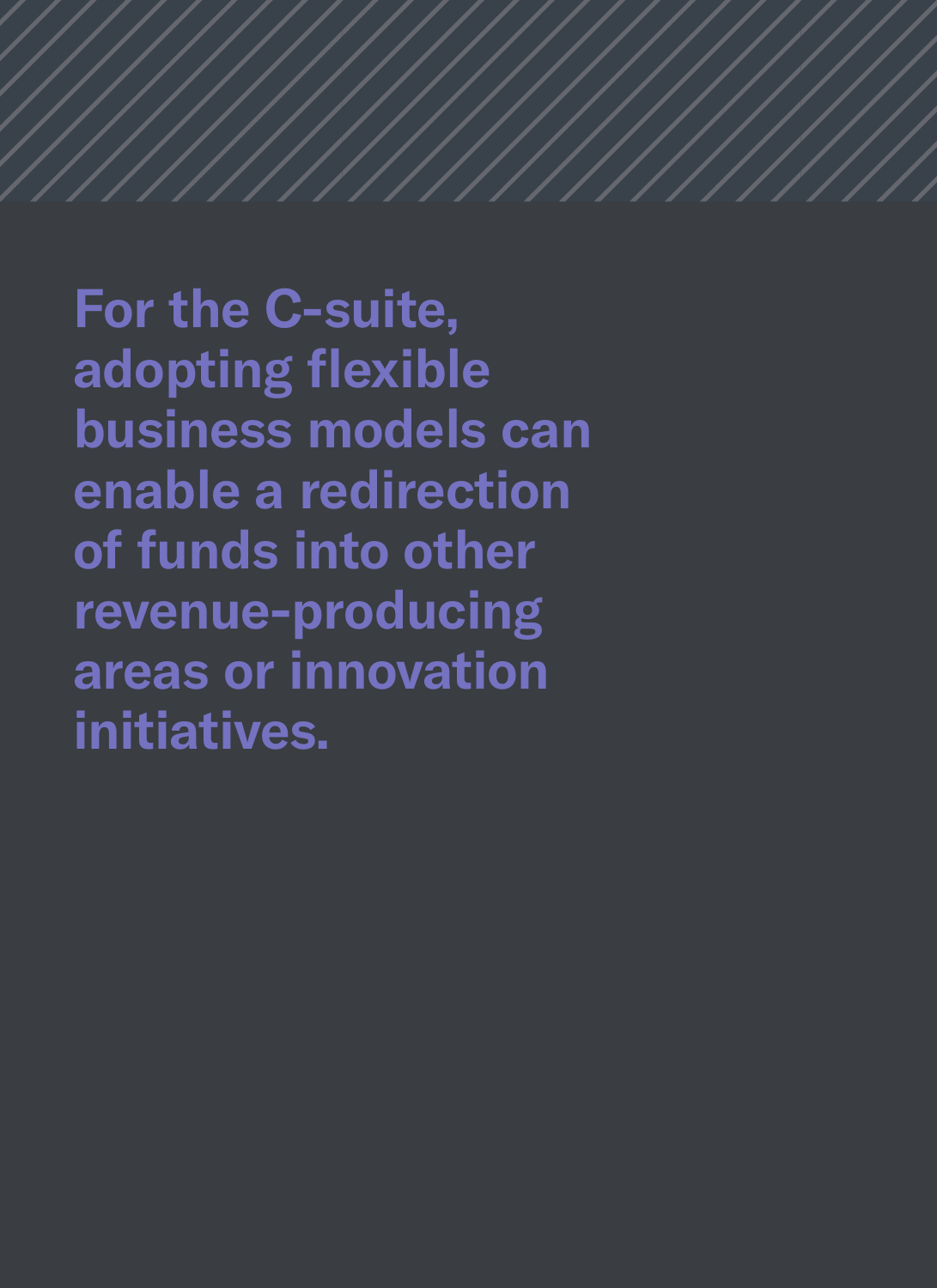<span id="page-9-0"></span>

Bolstered by deep partnerships, health leaders are working in an agile way to meet the new requirements of their patients—as well as staff and other stakeholders—in many areas.

data on the difference it makes. Get parallel systems running, and over a given period—six months or a year—compare the performance of a system with technology and a similar one without. Then you can see whether the technology is better for patients, staff, quality, costs, reducing length of stay, and so on."

Leaders get the most out of their relationships with partners by ensuring that they stay closely connected. "We ask our partners to be in lockstep with us, ensuring that they pivot to meet our needs," Zambrana remarks. "We have regular business-operation reviews with our partners to ask how we are meeting each other's needs, where it is working well, and where it is not. There are always opportunities for improvement."

# **Conclusion**

As C-suite leaders transform their digital capabilities to ensure agility and connectivity, many are drawing on the health tech expertise of strategic partners. Selecting an appropriate business model, as well as the right partner, is essential. For Zambrana, health care organizations should make their intentions clear from the start by laying out their vision in the request for proposal. "When we make a request for proposal, we take a detailed, proactive approach to ensuring strategic alignment," he says. "If you're going to do business with us, it's not just in a transactional manner. Right away, there's a self-selection out of vendors that are unable to align with our overarching mission and strategic direction."

Bolstered by deep partnerships, health leaders are working in an agile way to meet the new requirements of their patients—as well as staff and other stakeholders—in many areas. In such a flexible and responsive environment, health facilities acquire a real-time understanding of their patients' needs as they strive for new levels of patient satisfaction and quality of care.

A number of leaders in health care are inspired by other highly consumer-focused industries. Graf, for instance, believes that health care, like other innovative sectors including airlines and the automotive industry—can marshal the latest technical knowledge effectively. To meet novel challenges and deliver high-quality care, leading health care organizations, working with their strategic partners, are reimagining their processes and technology through business model innovation.

#### **DISCLAIMER**

The Future Health Index 2021 examines the experiences of almost 3,000 health care leaders and their expectations for the future. The research for the Future Health Index 2021 report was conducted in 14 countries (Australia, Brazil, China, France, Germany, India, Italy, the Netherlands, Poland, Russia, Saudi Arabia, Singapore, South Africa, and the United States). The study combines a quantitative survey and qualitative interviews conducted from December 2020 to March 2021.

#### **Endnotes**

- [1](#page-4-0) Harvard Business Review Analytic Services, "Addressing the Efficiency Imperative in Health Care," August 2021. https://hbr.org/sponsored/2021/08/ addressing-the-efficiency-imperative-in-health-care.
- [2](#page-6-0) Harvard Business Review Analytic Services, "Increasing Care Capacity and Clinical Confidence," October 2021. https://hbr.org/sponsored/2021/10/ increasing-care-capacity-and-clinical-confidence.